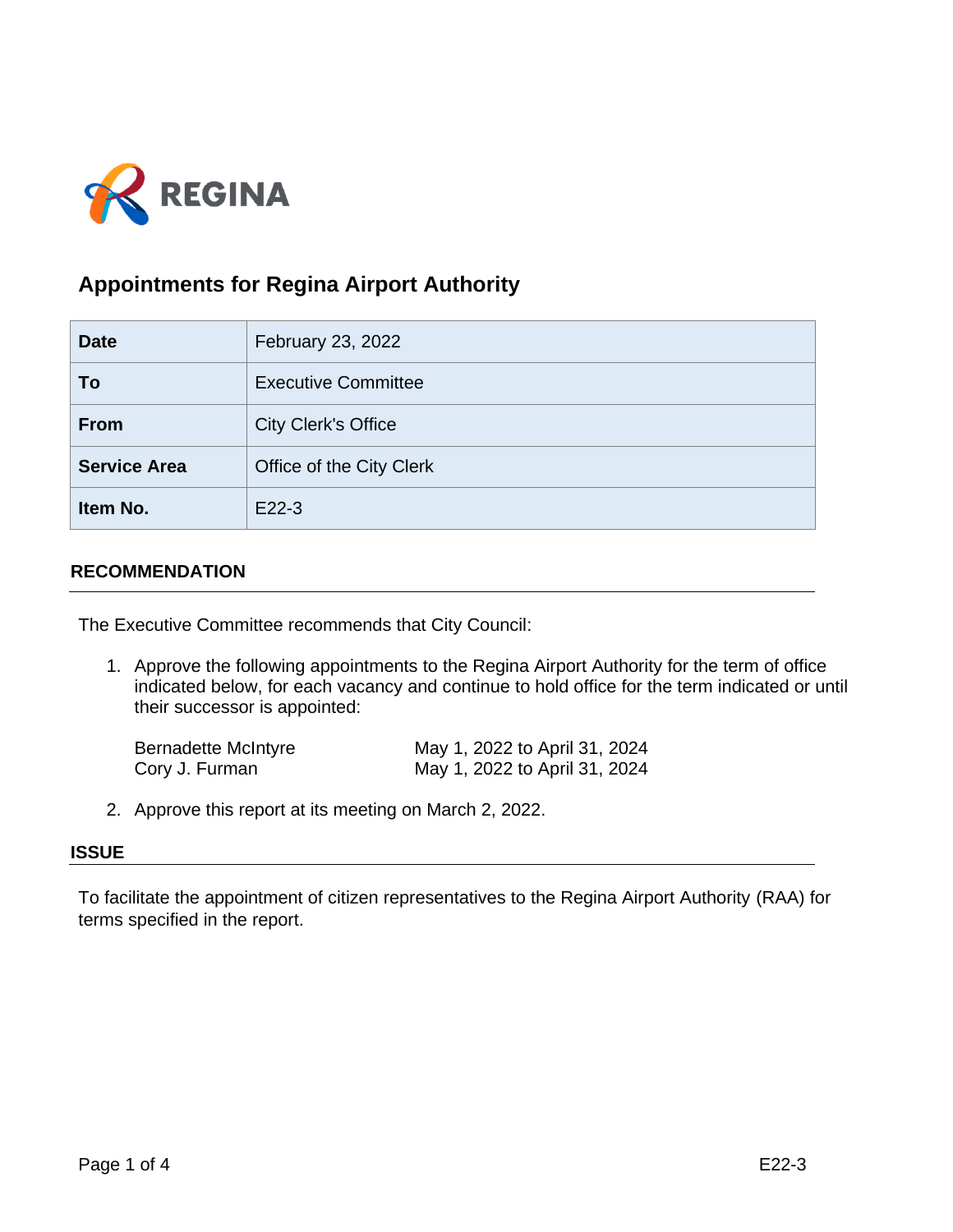#### **IMPACTS**

### **Policy Impacts**

In accordance with City Council's policy statement to Strengthening Eligibility and Diversity Requirements for board and committee representation:

*"City Council values and seeks to further enhance the inclusive nature of Regina through living the values of respect and trust, celebrating the strength that comes from diversity and inviting participation from all in decision making. Nominees will have been recruited through an inclusive, transparent and equitable process and appointments made by City Council will reflect these objectives.*

*Representative citizen members provide a varied and valued perspective, reflecting and honouring the diversity of our community and bring experience, skills and expertise that contribute to good governance and informed decision making."*

The annual advertisement placed in the Leader Post and on the City website, highlighted the policy statement to strengthen eligibility and diversity representation on all Boards, Commissions and Committees.

There are no accessibility, environmental, financial, legal/risk or other impacts.

#### **OTHER OPTIONS**

There are none with respect to this report.

#### **COMMUNICATIONS**

Advertisements inviting interested citizens to apply for a position on the Regina Airport Authority were published on social media, Regina.ca and in the Leader Post for three consecutive weekends beginning January 15, 2022. The deadline for applications was February 4, 2022.

An email notification was sent to the citizen representatives with expiring terms of office. These individuals were advised that their terms were expiring on April 30, 2022 and were invited to reapply, by completing an application on the City of Regina website.

After City Council has finalized the appointments, all applicants will be notified in writing of the outcome of their applications.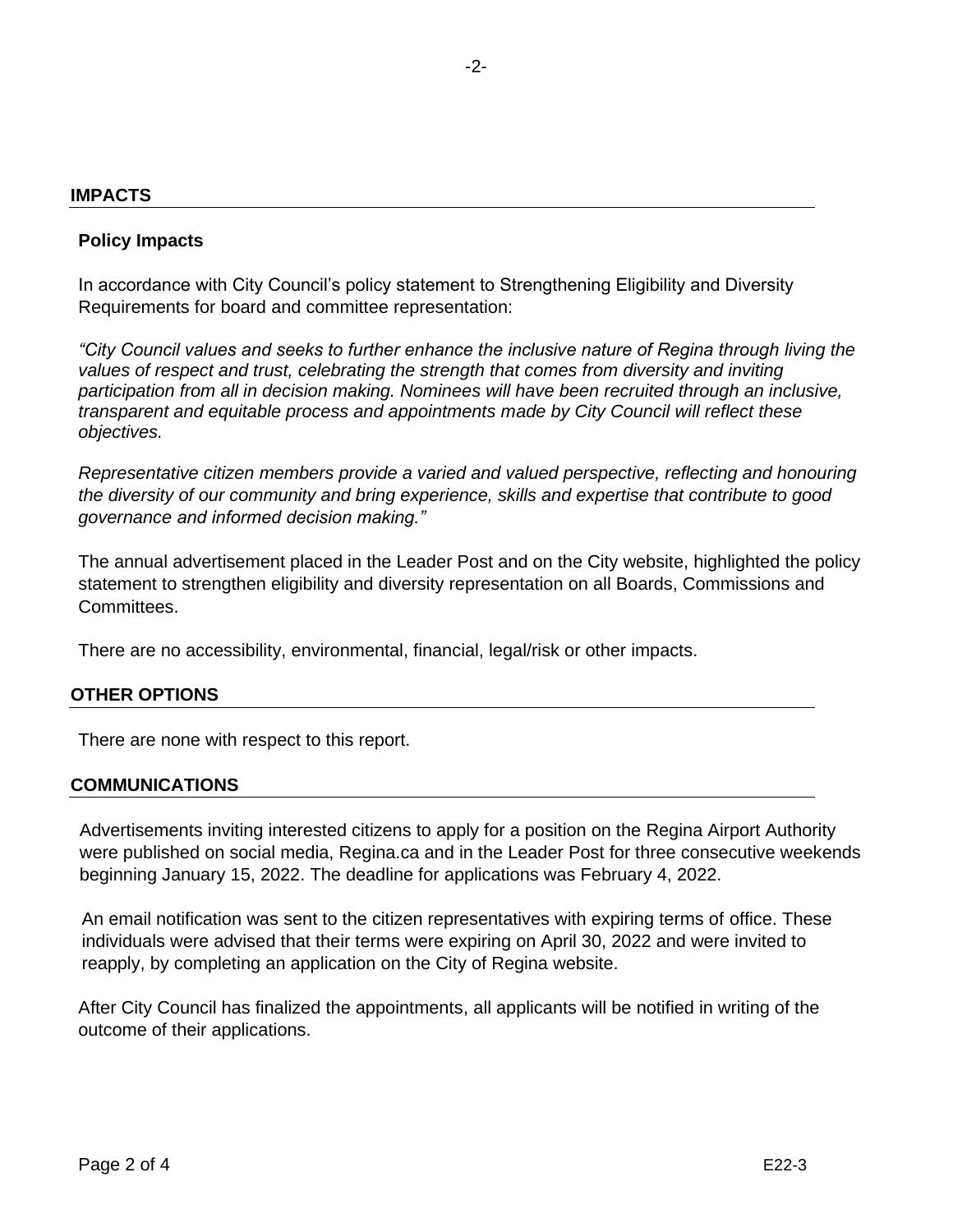# **DISCUSSION**

Executive Committee is required to nominate individuals for City Council consideration on the RAA. The following information is provided on activities that have been carried out in preparation for the appointments:

The appointment process was initiated in January to facilitate the appointment of individuals where current terms expire April 30, 2022 on the RAA.

Individuals nominated may not be Elected Officials or employed by any level of government.

In accordance with section 3.4 (3) of the *Regina Airport Authority Inc. Bylaw No. 1* The City of Regina may nominate six (6) Members to the Regina Airport Authority. As such, the Executive Committee is required to nominate individuals for City Council consideration. City Council will put forward the nominations of two individuals to be the City's representative on the Regina Airport Authority. There are two positions requiring appointments.

In accordance with section 3.6 (1) of the *Regina Airport Authority Inc. Bylaw No. 1*, all terms of office for appointed members to the authority must be for a three-year term.

Section 3.6(2) of *the bylaw* states that a member, if qualified in accordance with the By-laws, is eligible for reappointment, provided that no person may serve as a Member for more than nine (9) years.

The following two citizens members of the Authority have terms expiring on April 30, 2022:

- Trent Fraser (served nine consecutive years)
- Bernadette McIntyre (served three consecutive years)

The following four citizen members of the Authority with terms continuing are as follows:

- Renu Kapoor (term expires April 30, 2023)
- Gillis Lavalley (term expires April 30, 2023)
- Pat McGinn (term expires April 30, 2023)
- Juliana Wong (term expires April 30, 2024)

# **DECISION HISTORY**

On August 26, 2019, City Council considered Strengthening Eligibility and Diversity report